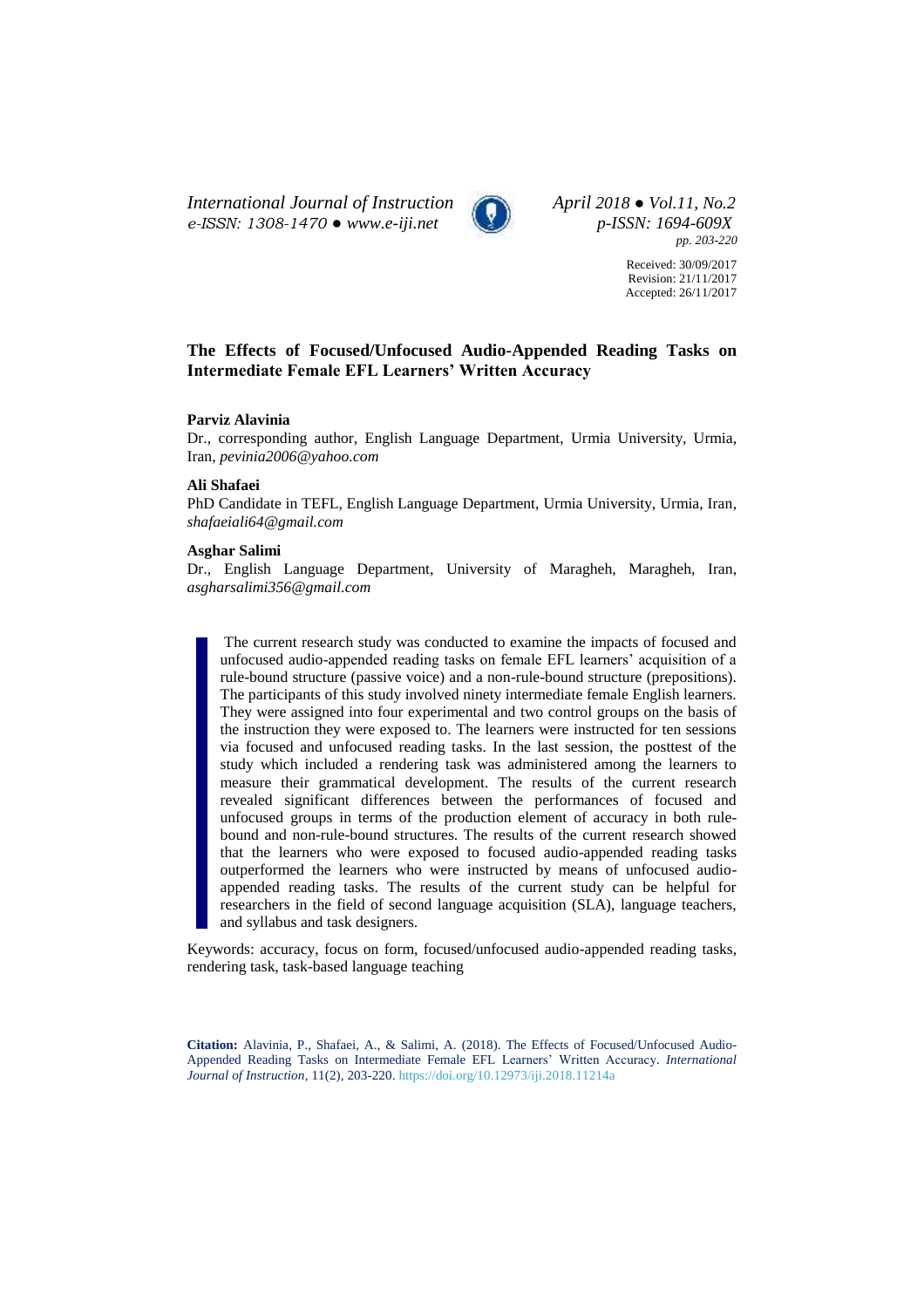## **INTRODUCTION**

Conscious processes and the role they play in learning of second language (SL) have been among the issues which have drawn the attention of manifold SLA. The performance of SL learners on different tasks can be affected by several factors such as attitude, planning time, generic features of task, noticing and attention to target language forms (Schmidt 1990; Shafaei, 2012). One of the factors which can affect L2 learners' language learning and performance is noticing or the degree of attention they pay to the forms of the target language. According to Mitchell and Myles (2004), the amount of attention that learners pay to form can affect the extent to which second language input produces SL intake, i.e. new language which has been adequately processed to be incorporated into the learners' developing language system. The emphasis on drawing learners' attention to forms implicitly led to the idea of form-focused instruction (FFI) in SLA. As some SLA researchers argue, it is essential to pay special attention to focus on form (FOF) in teaching adult language learners because it facilitates second language (SL) development (Ellis, 2001, 2008, 2012; Ghariblaki & Poorahmadi, 2017; Long, 1991, 1996; Nassaji, 2007; Rahimpour, Salimi, & Farrokhi, 2012, Rooholamin, Biria, & Haghverdi, 2016). As Ellis (2012) puts it, FOF is based upon the claim that second language learning is promoted if the learners are provided with the opportunity to attend to form while they are engaged in meaning-focused language use. Besides, Doughty and Williams (1998) state that FOF is different from other approaches in that it involves language learners shortly and helps pay simultaneous attention to form, meaning, and use. Also, according to Schmidt's (1994) noticing hypothesis, it is stated that noticing is the essential and adequate condition for input to be converted into intake. Later, Schmidt modified noticing hypothesis and offered that higher degree of noticing leads to higher chance of learning. These changes in SLA theories resulted in the proposal of FOF approach to teaching second/foreign languages. De Bot, Lowie, and Verspoor (2005) defined form-focused instruction as "any pedagogical effort used to draw the learners' attention to language form either implicitly or explicitly" (p. 210). They offered that this can involve the direct teaching of language through grammatical rules or reactions to learners' errors through corrective feedback. Besides, they argue that these can be integrated within an instructional approach known as focus on form (Long, 1991) which is mainly meaning-based.

## **REVIEW OF THE LITERATURE**

#### **Focus on form (FOF)**

As Schmidt (2001) puts it, noticing hypothesis states that "second language acquisition is largely driven by what learners pay attention to and notice in target language input and what they understand the significance of noticed input to be" (p. 5). Besides, as Schmidt (1994, 2010) claims "what learners notice in input is what becomes intake for learning" (p. 20). According to Klein (1986), as second language learners pay attention to the language forms, they notice important features and seek to find a solution to the problem. Schmidt and Frota (1986) explain this process as noticing the gap between the utterances that second language learners produce and the way the same message is communicated under similar social conditions in the target language. As Schmidt and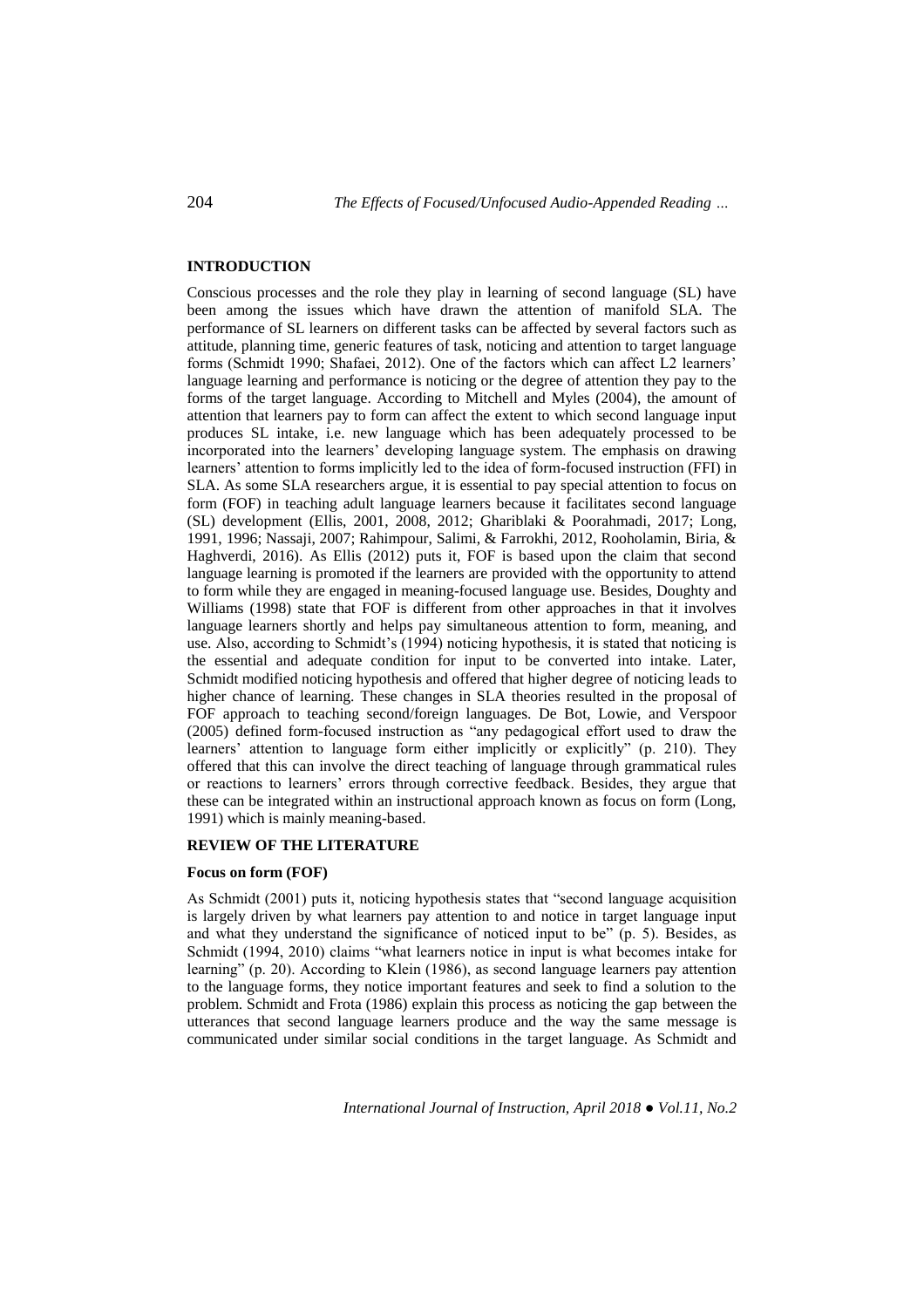Frota (ibid) argue, noticing makes second language learners capable of attending to the mismatches between their interlanguage systems and the target language and finds the pitfalls of their knowledge of the second language. Moreover, Sheen (2003) holds that a main underlying principle of a form-focused approach is that the tasks employed in the classroom must be based on communicative ideas toward tasks. He also states that the treatment is in the form of rapid corrective feedback which makes the minimal interruption in the process of communication (Sheen, 2003). Based on Sheen's argument (2003), there is a shared assumption between FOF and focus on forms (FOFs) approaches. Regarding focus on form approach, Long (1983) points out that "focus on form actually draws learner's attention to linguistic elements, as they arise incidentally in lessons whose overwriting focus is on meaning or communication" (p.456). Furthermore, Swain's (1985) claims on the role of noticing in output hypothesis draw on the ideas proposed by Schmidt (1994) who claims that learners need to notice a form before they can acquire it. Noticing can take place when learners in the process of generating output perceive that they do not know how to express their intended meaning (Schmidt, 1990). Besides, as Mitchell and Myles (2004) maintain the amount of attention that learners pay to form can affect the extent to which second language input results in second language intake, i.e. new language which has been adequately processed to be incorporated into the learners' developing language system.

There have been several studies in the literature on SLA to investigate different aspects of focus on form (Abdolmanafi, 2012; Ellis, 2002; Rahimpour, Salimi, & Farrokhi, 2012; Salimi, Bonyadi, & Asghari, 2014; Schmidt, 2010; Spada & Lightbown, 1993; White, 1991). Furthermore, though a plethora of investigations have been carried out to investigate different aspects of TBLT (Alavinia, Bonyadi, & Chegini, 2012; Alavinia & Sadeghi, 2013; Ellis 2003, 2005, 2012; Robinson, 2001; Salimi, Shafaei, & Kuhi, 2012; Shafaei, 2012; Shafaei, Salimi, & Talebi, 2013; Tavakoli & Foster, 2008), few studies have delved into the potential impacts of focused/unfocused reading tasks on L2 learners' written accuracy enhancement. Thus, the current research intends to fill in the gap in this regard.

## **RESEARCH QUESTIONS AND HYPOTHESES**

The present study was an effort to investigate the following research questions and hypotheses:

**RQ1**: Does instruction through focused/unfocused audio-appended reading tasks influence intermediate female learners' written performance in terms of accuracy?

**RQ2**: Does instruction through focused/unfocused audio-appended reading tasks have impact on intermediate female learners' written task accuracy in rule-bound and nonrule-bound structures?

**H01**: Focused/unfocused instruction through audio-appended reading tasks does not have any impact on intermediate female learners' written task accuracy.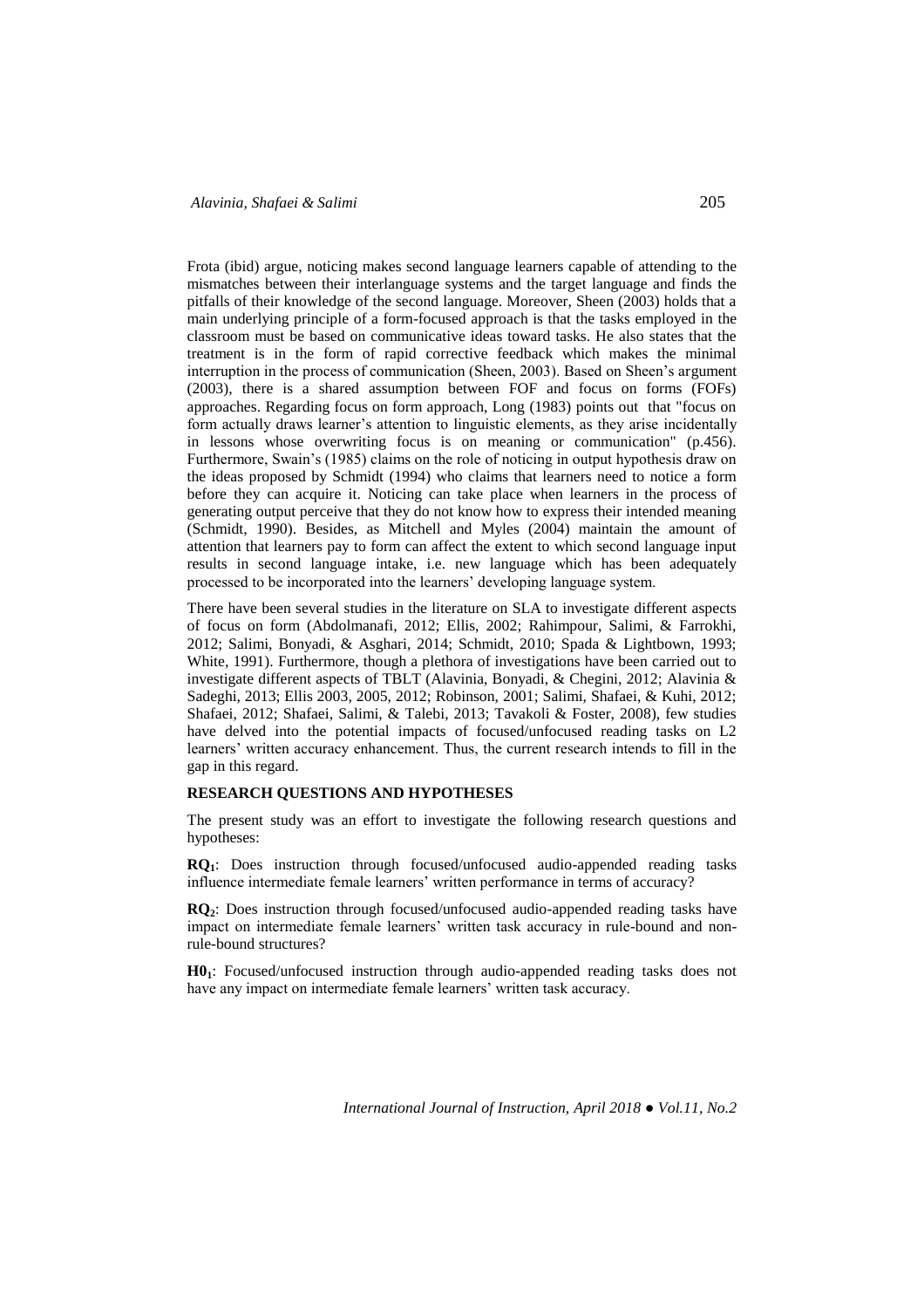**H02**: Focused/unfocused instruction through audio-appended reading tasks does not have any effect on intermediate female learners' written accuracy in rule-bound and non-rule-bound structures.

## **METHOD**

## **Participants of the Study**

The present research study was implemented in Iran National Language Institute, Miandoab Branch. The participants of the present study involved six intact groups (four experimental and two control groups). They were chosen from among the female learners of English who had been studying English as a foreign language (EFL) for about 5 years and their age range was between 16 and 21. EFL, as defined by Richards and Schmidt (2010), refers to "the context in which language learners learn English in a formal classroom setting, with limited or no opportunities for use outside the classroom, in a country in which English does not play an important role in internal communication" (P. 196). The learners chosen for the purpose of the study included ninety students who were assigned to six groups of fifteen. The criterion for the selection of the participants of the present study was their performance on Oxford Proficiency Test (OPT) employed as the proficiency test of this study. Besides, the participants of the current study were of intermediate language proficiency level. It must be noted that the participants of the present study were selected from female learners in order to control the effect of gender as an intervening factor.

## **Instructional Materials**

The main material employed in treatment phase of this research was *Four Corners* book by Richards and Bholke (2012) which is one of the commonly used books in language institutes. In addition, the reading texts for the instruction phase of the study were picked form valid reading books. In order to fit the aim of the study, the chosen texts were re-typed and highlighted. The reading sources from which the texts were selected were as follow:

- a) *Active 3* by Neil J. Anderson (2008)
- b) *Cause and Effect* by Patricia Ackert and Linda Lee (2006)
- c) *Read This 3* by Alice Savage (2013)

#### **Data Collection Materials**

Regarding the rendering tasks employed as the pre- and post-tests of the current study, two tasks which required the participants to translate them form Persian into English were taken from the study conducted by Ghaedi (2016). These tasks had already been used in this study as the data collection instruments. One of these tasks was used as the pretest and the other was employed as the posttest of the present study. Both pretest and posttest tasks contained some prompts which included some of the difficult words form the text and their English equivalents, so that the learners could use them if they faced any difficulties in the process of performance on the tasks. The pretest and posttest rendering tasks were administered among the participants of all groups.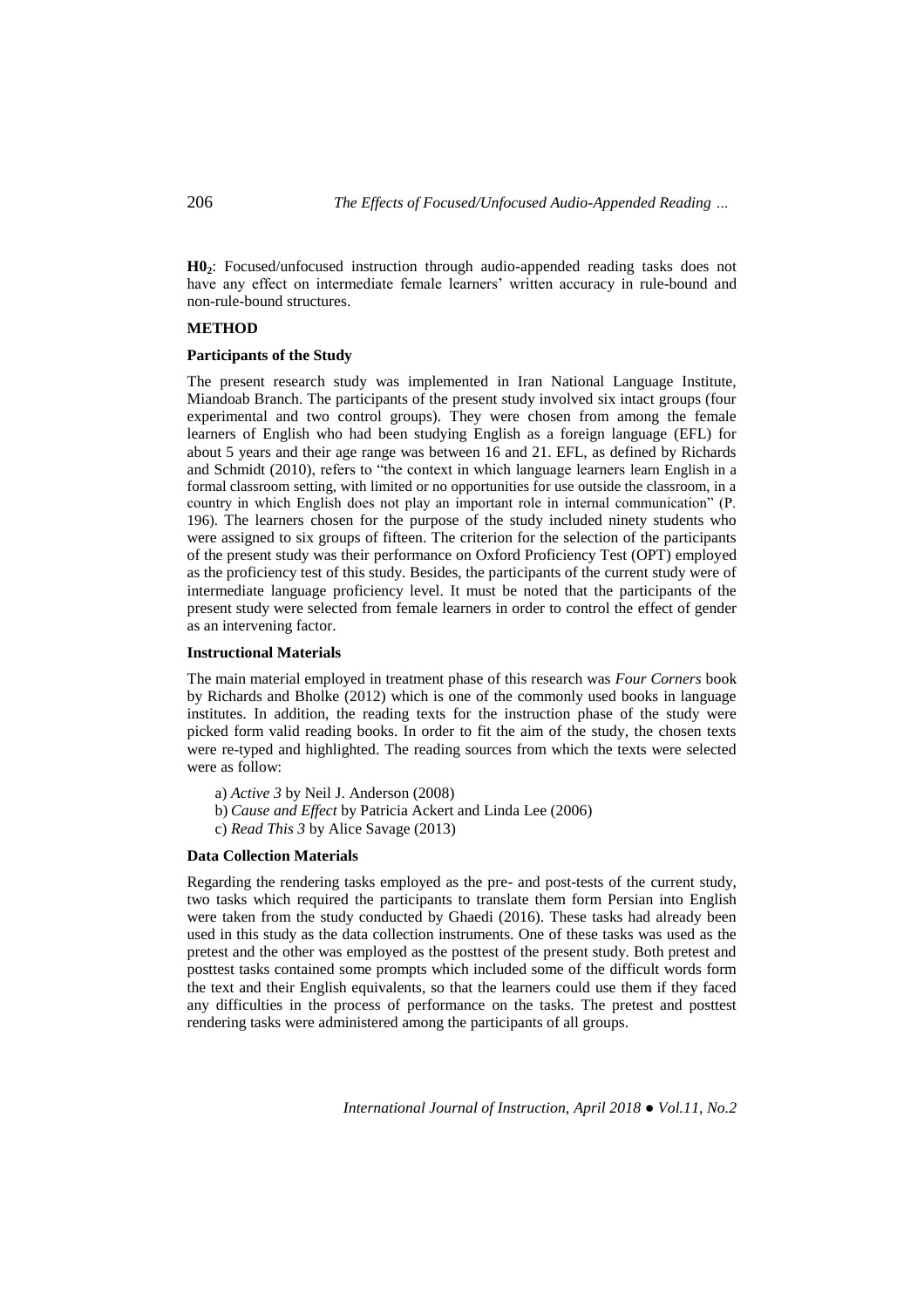### **Procedure**

Prior to the treatment phase of the study, OPT was employed to homogenize the participants. Then, in line with the objectives of the study and based on the type of the treatments the learners were exposed to through the treatment phase of the study, they were randomly placed into six experimental and control groups, namely focused rulebound, focused non-rule-bound, unfocused rule-bound, unfocused non-rule-bound, rulebound control, and non-rule-bound control. After that, the pretest was administered among all learners involved in the present study so as to measure their grammatical knowledge. The pretest of the study was a guided rendering task which required the participants to translate the given text from Persian into English with the help of the prompts given. It is worth noting that the target structures under the focus of the present study included passive voice (the rule-bound structure) and prepositions (the non-rulebound structure).

The treatment phase of the present study involved the following steps. In focused groups, i.e. focused rule-bound and non-rule-bound groups, the learners received focused reading texts along with their audio files which included highlighted passive voice structures as the rule-bound and preposition as the non-rule-bound grammatical forms under the focus of the study. As the audio file of the text was being played for the learners, they were provided with the texts containing highlighted passive voice and prepositions. After being exposed to the reading texts along with their audio files, the teacher himself read the text to the learners. As he was reading the text to the learners, the teacher made efforts, including intonation changes and repetition of the intended structures, to highlight the target forms (passive voice and prepositions) included in the text to draw their attention to them. Then, the teacher asked some of the learners to read the text out loud for the class. In addition, at the end of each session, the teacher provided the learners with exercises which made them utilize and practice the target forms highlighted in the text. Unlike the focused groups, in unfocused groups (unfocused rule-bound and non-rule-bound groups), the instruction was conducted through using unfocused audio-appended reading texts. The texts used in unfocused groups were the same as the ones employed in the instruction of focused groups; however, the grammatical forms selected for the sake of the study, i.e. passive voice and prepositions, were not highlighted in them. The participants of unfocused groups were instructed through using unfocused texts as they were being exposed to their audio files. After that, the teacher read the text to the class normally and did not make any efforts to emphasize the intended grammatical forms, i.e. passive voice and prepositions. Later, some of the students were picked to read the unfocused text for the class in a normal manner. After finishing the reading of the texts, the participants were provided with post-reading grammatical exercises to check their development in the target structures utilized in the text. After the implementation of the treatment phase, the post-test, i.e. a guided rendering task accompanied with prompts, was administered among the participants. The learners of all groups were provided with the same task which required them to translate a text from Persian into English. However, their performance on the task was measured on the basis of the type of structure they were exposed to during the treatment phase. That is, the performance of the participants of rule-bound groups was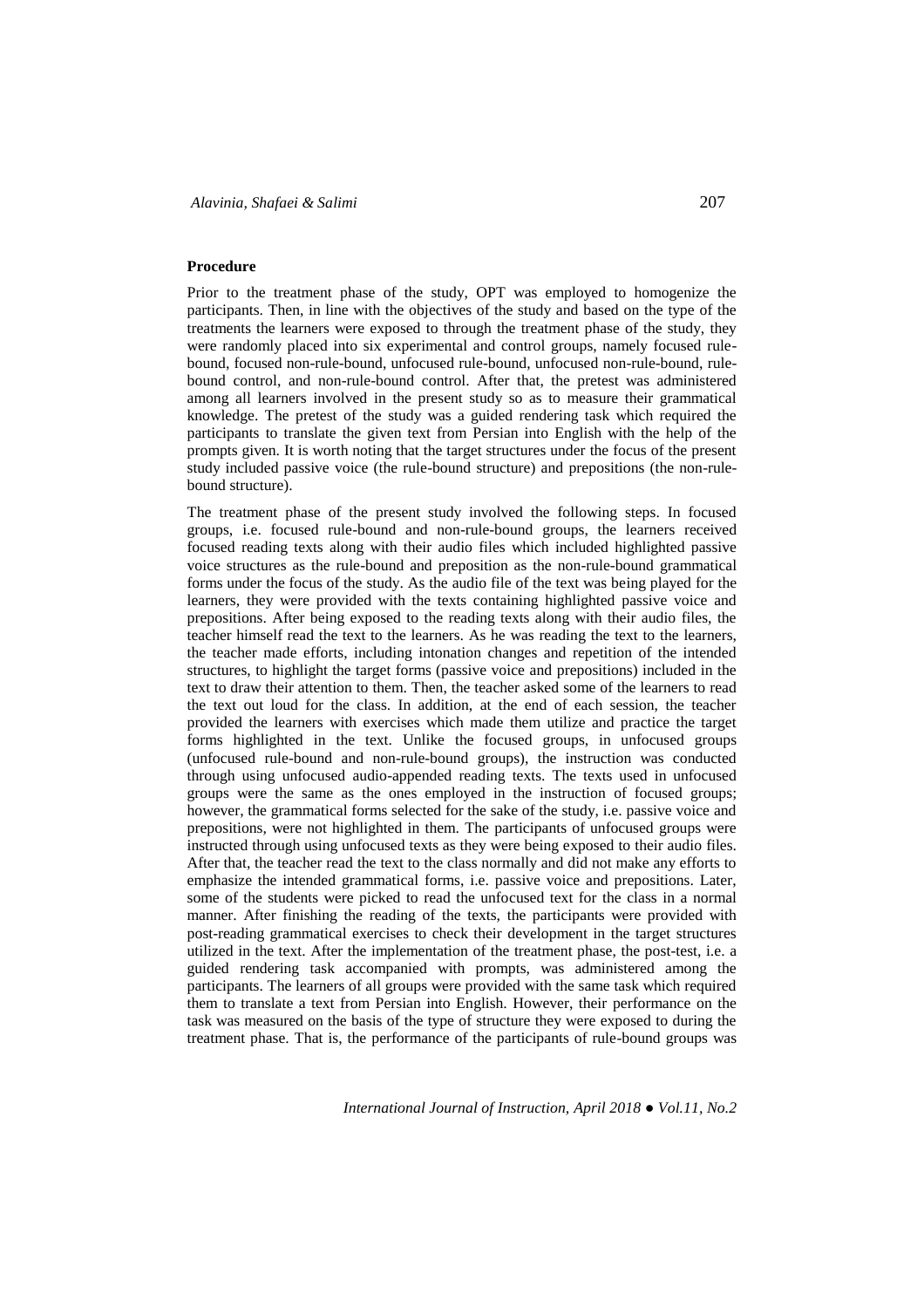measured in accordance with their use of the passive voice structure in their translations. However, the performance of non-rule-bound groups was measured on the basis of their use of prepositions in their translations. Finally, the posttest performance of the learners participating in this study was measured and analyzed through using the accuracy measure proposed by Ellis (2012).

# **FINDINGS**

# **The comparison of means of accuracy of focused and unfocused rule-bound groups on rendering task pre-test**

The following table shows the mean of accuracy of performance of the participants of focused and unfocused rule-bound groups on rendering task pre-test.

Table 1

The comparison of means of accuracy of performance focused and unfocused rulebound groups on rendering task pre-test

| Focus                | Mean | Std. Deviation |
|----------------------|------|----------------|
| Focused Rule-bound   | N 42 |                |
| Unfocused Rule-Bound | በ 4በ |                |

According to the data presented in Table 1, the mean of accuracy of learners of focused rule-bound group (0.42) was slightly higher than the mean of learners of unfocused rulebound group (0.40) on rendering task pretest of the study.

Also, the results of applying Independent samples t-test for the comparison of means of the performances of learners of focused and unfocused rule-bound groups on rendering task pretest are presented in Table 2.

## Table 2

Independent samples t-test for means of accuracy of focused and unfocused rule-bound groups on rendering task pre-test

|                                | Levene's Test for<br><b>Equality of Variances</b> |      | T-test Equality of Means |       |                               |      |                                     |
|--------------------------------|---------------------------------------------------|------|--------------------------|-------|-------------------------------|------|-------------------------------------|
|                                | F                                                 | Sig. |                          | df    | $\mathrm{Sig}(2-)$<br>tailed) | Mean | Std. Error<br>Difference Difference |
| Equal variances<br>assumed     | 0.00                                              | 0.98 | 0.28                     | -28   | 0.78                          | 0.01 | 0.05                                |
| Equal variances<br>not assumed |                                                   |      | 0.28                     | 27.88 | 0.78                          | 0.01 | 0.05                                |

According to the data provided in Table 2, there was no significant difference between the performances of learners of focused and unfocused rule-bound groups in terms of accuracy on rendering task pretest of the study.

# **The comparison of means of accuracy of performance of learners of focused and unfocused non-rule-bound groups on rendering task pre-test**

Table 3 shows the mean of accuracy of performance of learners of focused and unfocused non-rule-bound groups on rendering task pre-test.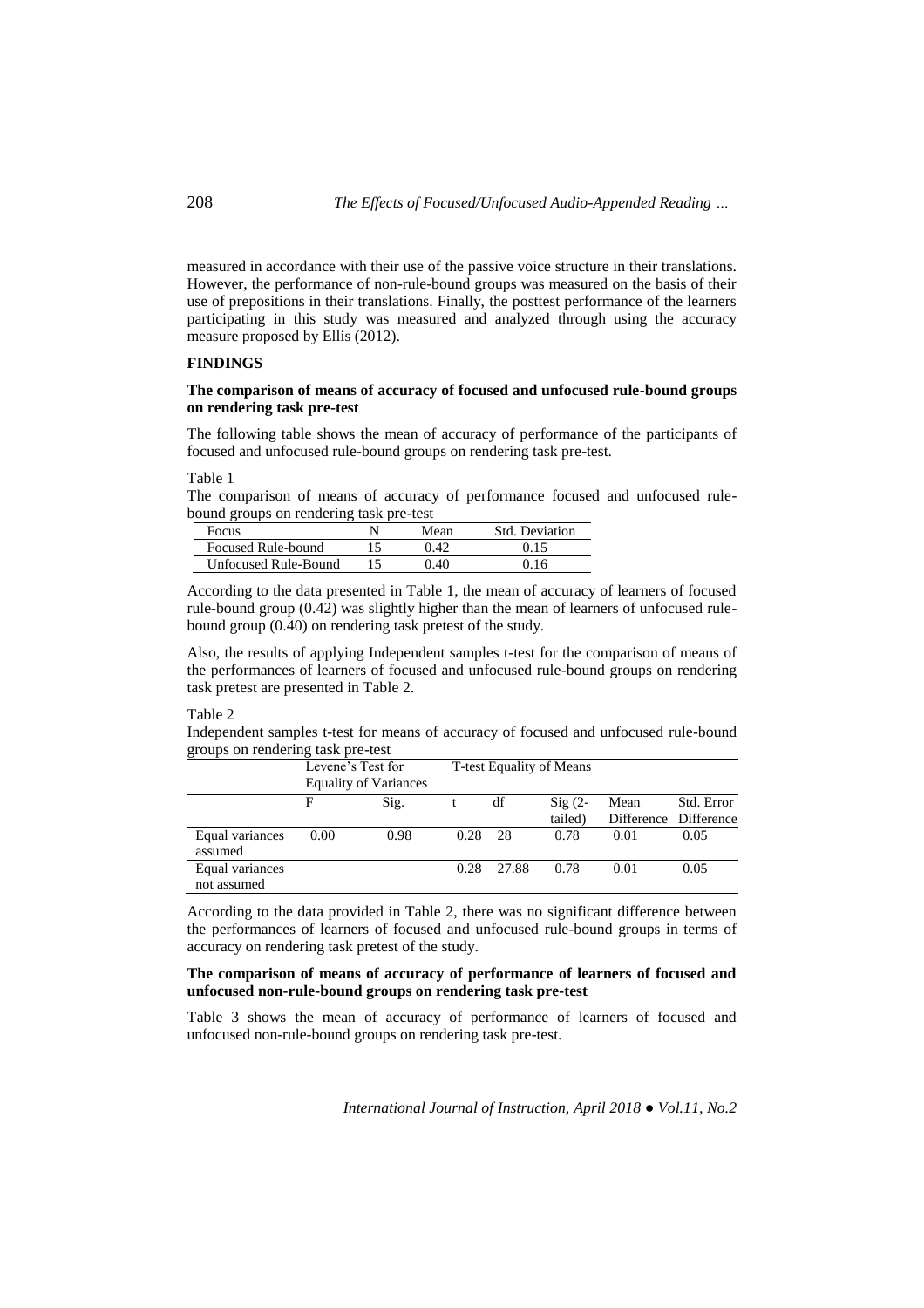Table 3

The comparison of means of accuracy of performance focused and unfocused non-rulebound groups on rendering task pre-test

| <b>Focus</b>             | Mean | . Deviation<br>Std |
|--------------------------|------|--------------------|
| Focused Non-Rule-bound   |      |                    |
| Unfocused Non-Rule-Bound | በ ና3 |                    |

As the data provided in Table 3 indicates, the mean of accuracy of performance of the participants of focused non-rule-bound group (0.52) was not so much different from the mean of accuracy of learners of unfocused non-rule-bound group (0.53) on rendering task pre-test.

Also, Table 4 indicates the results of applying Independent samples t-test for comparing means of accuracy of performance of learners focused and unfocused non-rule-bound groups on rendering task pre-test.

Table 4

Independent samples t-test for means of accuracy of focused and unfocused non-rulebound groups on rendering task pre-test

|                                | Levene's Test for<br><b>Equality of Variances</b> |      |         |            | T-test Equality of Means      |                    |                          |
|--------------------------------|---------------------------------------------------|------|---------|------------|-------------------------------|--------------------|--------------------------|
|                                | F                                                 | Sig. |         | df         | $\mathrm{Sig}(2-)$<br>tailed) | Mean<br>Difference | Std. Error<br>Difference |
| Equal variances<br>assumed     | 1.85                                              | 0.18 | $-0.11$ | -28        | 0.91                          | $-0.00$            | 0.04                     |
| Equal variances<br>not assumed |                                                   |      | $-0.11$ | 26.13 0.91 |                               | $-0.00$            | 0.04                     |

According to the data presented in Table 4, the results of the Independent samples t-test revealed that there was not a significant difference between accuracy of the performances of the participants of focused and unfocused non-rule-bound groups on rendering task pretest of the study.

# **The comparison of means of accuracy of performance of focused, unfocused, and control rule-bound groups on rendering task pre-test**

In order to compare means of accuracy of focused, unfocused, and control rule-bound groups on rendering task pre-test, One-way ANOVA was applied as the statistical means of analysis. The results of employing One-way ANOVA are presented in the following Table.

Table 5

The results of One-way ANOVA for the comparison of means of accuracy of performance of focused, unfocused, and control rule-bound groups on rendering task pre-test

|                       | Sum of Squares | Mean Square |      |
|-----------------------|----------------|-------------|------|
| <b>Between Groups</b> | $0.00\,$       | $0.00\,$    | ∩ റാ |
| Within Groups         |                |             |      |
| Total                 |                |             |      |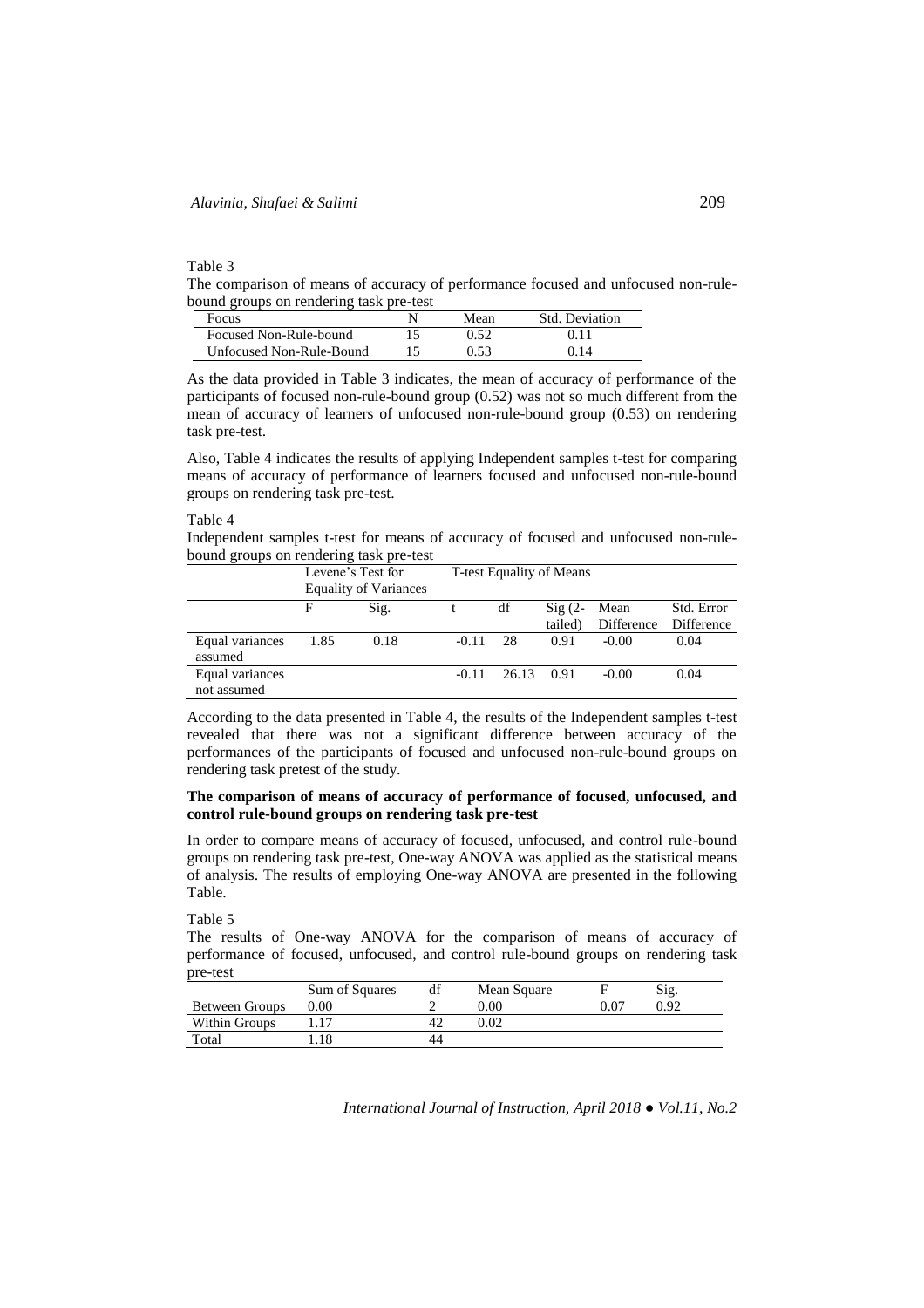Based on the data provided in Table 5, there was not a significant difference between accuracy performances of the participants of focused, unfocused, and control non-rulebound groups on rendering task pretest of the study.

Besides, Table 6 shows the results of multiple comparison of LSD Post Hoc test for the comparison of means of accuracy of focused, unfocused, and control rule-bound groups on rendering task pre-test.

Table 6

The results of LSD Post Hoc test for the comparison of means of accuracy of performance of focused, unfocused, and control rule-bound groups on rendering task pre-test

|            |               | Mean       |       |      |         | 95% Confidence Interval |
|------------|---------------|------------|-------|------|---------|-------------------------|
|            |               | Difference | Std.  |      | Lower   | Upper                   |
| (I) Method | (J) Method    | $(I-J)$    | Error | Sig. | Bound   | Bound                   |
| Focused    | Unfocused     | 0.01       | 0.06  | 0.78 | $-0.10$ | 0.14                    |
| Rule-      | Rule-Bound    |            |       |      |         |                         |
| Bound      |               |            |       |      |         |                         |
|            | Control       | 0.02       | 0.06  | 0.70 | $-0.10$ | 0.14                    |
| Unfocused  | Focused Rule- | $-0.01$    | 0.06  | 0.78 | $-0.14$ | 0.10                    |
| Rule-      | <b>Bound</b>  |            |       |      |         |                         |
| Bound      |               |            |       |      |         |                         |
|            | Control       | 0.00       | 0.06  | 0.91 | $-0.11$ | 0.13                    |
|            |               |            |       |      |         |                         |
| Control    | Focused Rule- | $-0.02$    | 0.06  | 0.70 | $-0.14$ | 0.10                    |
|            | Bound         |            |       |      |         |                         |
|            | Unfocused     | $-0.00$    | 0.06  | 0.91 | $-0.13$ | 0.11                    |
|            | Rule-Bound    |            |       |      |         |                         |

The data presented in Table 6 are the results of applying LSD Post Hoc test for comparing and finding the differences between means of accuracy of the participants of focused, unfocused, and control rule-bound groups on rendering task pretest of the present study. The results of data analysis showed no significant difference between accuracy mean of the three groups.

## **The comparison of means of accuracy of performance of focused, unfocused, and control non-rule-bound groups on rendering task pre-test**

One-way ANOVA was applied as the statistical means of analysis to compare means of accuracy of focused, unfocused, and control non-rule-bound groups on rendering task pre-test. The results of data analysis are provided in Table 7.

#### Table 7

The results of One-way ANOVA for the comparison of means of accuracy of performance of focused, unfocused, and control non-rule-bound groups on rendering task pre-test

|                       | <b>Sum of Squares</b> | αı | Mean Square |             |
|-----------------------|-----------------------|----|-------------|-------------|
| <b>Between Groups</b> | 0.01                  |    | 2.00        | <b>J.59</b> |
| Within Groups         |                       |    |             |             |
| Total                 | 77                    | 44 |             |             |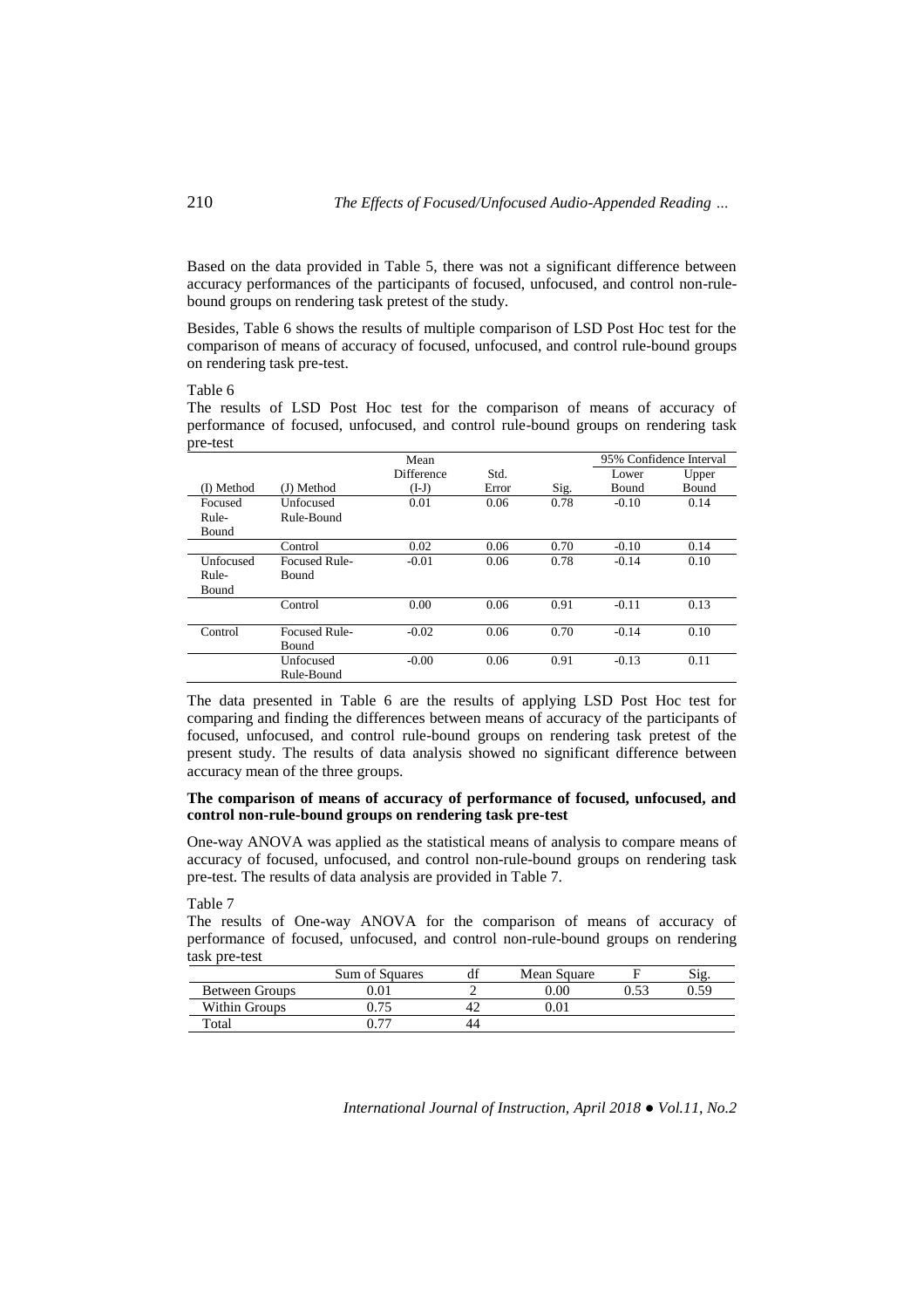According to the data presented in Table 7, there was not a significant difference between the performance of the participants of focused, unfocused, and control nonrule-bound groups in terms of accuracy on rendering task pretest of the study.

Also, Table 8 shows the results of multiple comparison of LSD Post Hoc test for the comparison of means of accuracy of focused, unfocused, and control non-rule-bound groups on rendering task pre-test.

Table 8

The results of LSD Post Hoc test for the comparison of means of accuracy of performance of focused, unfocused, and control non-rule-bound groups on rendering task pre-test

|            |                      |                   |       |      | 95%      | Confidence |
|------------|----------------------|-------------------|-------|------|----------|------------|
|            |                      | Mean              |       |      | Interval |            |
|            |                      | <b>Difference</b> | Std.  |      | Lower    | Upper      |
| (I) Method | (J) Method           | $(I-J)$           | Error | Sig. | Bound    | Bound      |
| Focused    | Unfocused            | $-0.00$           | 0.04  | 0.91 | $-0.10$  | 0.09       |
| Non-Rule-  | Non-Rule-            |                   |       |      |          |            |
| Bound      | <b>Bound</b>         |                   |       |      |          |            |
|            | Control              | 0.04              | 0.04  | 0.41 | $-0.05$  | 0.13       |
| Unfocused  | Focused Non-         | 0.00              | 0.04  | 0.91 | $-0.09$  | 0.10       |
| Rule-Bound | Rule-Bound           |                   |       |      |          |            |
|            | Control              | 0.04              | 0.04  | 0.35 | $-0.05$  | 0.14       |
|            |                      |                   |       |      |          |            |
| Control    | <b>Focused Rule-</b> | $-0.04$           | 0.04  | 0.41 | $-0.13$  | 0.05       |
|            | <b>Bound</b>         |                   |       |      |          |            |
|            | Unfocused Non-       | $-0.04$           | 0.04  | 0.35 | $-0.14$  | 0.05       |
|            | Rule-Bound           |                   |       |      |          |            |

The data presented in Table 8 are the results of applying LSD Post Hoc test for finding the differences between means of accuracy of the participants of focused, unfocused, and control non-rule-bound groups on rendering task pretest of the study. The results of data analysis indicated that there was no significant difference between accuracy mean of the three groups.

# **The comparison of means of accuracy of focused and unfocused rule-bound groups on rendering task post-test**

The following table shows the mean differences of accuracy of performance of the participants of focused and unfocused rule-bound groups on rendering task post-test.

### Table 9

The comparison of means of accuracy of performance focused and unfocused rulebound groups on rendering task post-test

| Focus                | Иеаn | Std. Deviation |
|----------------------|------|----------------|
| Focused Rule-bound   |      | .).09          |
| Unfocused Rule-Bound | ).38 | ) ()9          |

According to the data presented in Table 9, the mean of performance of learners of focused rule-bound group (0.74) was higher than the mean of learners of unfocused rulebound group (0.38) on rendering task posttest of the study. That is, the learners of the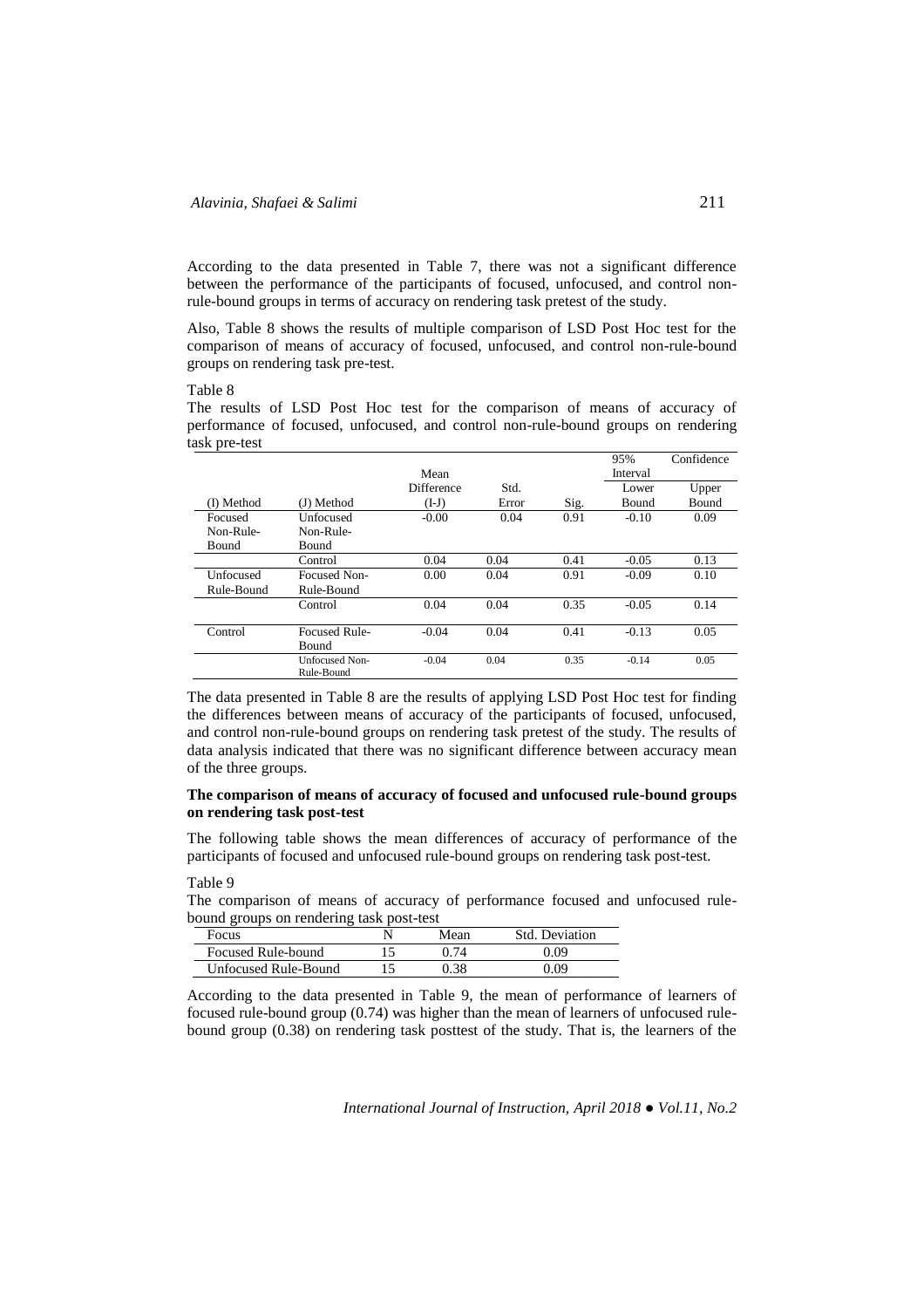focused rule-bound group produced had more accuracy in their task performance than the participants of unfocused group on rendering task posttest of the study.

In addition, the results of applying Independent samples t-test for the comparison of means of accuracy of the performances of learners of focused and unfocused rule-bound groups on rendering task posttest are presented in Table 10.

## Table 10

Independent samples t-test for means of accuracy of focused and unfocused rule-bound groups on rendering task post-test

|                                | Levene's Test for | <b>Equality of Variances</b> | T-test Equality of Means |             |                    |            |            |
|--------------------------------|-------------------|------------------------------|--------------------------|-------------|--------------------|------------|------------|
|                                | F                 | Sig.                         |                          | df          | $\mathrm{Sig}(2-)$ | Mean       | Std. Error |
|                                |                   |                              |                          |             | tailed)            | Difference | Difference |
| Equal variances<br>assumed     | 0.03              | 0.85                         | 10.25 28                 |             | 0.00               | 0.36       | 0.03       |
| Equal variances<br>not assumed |                   |                              |                          | 10.25 27.99 | 0.00               | 0.36       | 0.03       |

According to the data presented in Table 10, there was a significant difference between the performances of focused and unfocused rule-bound groups in terms of accuracy on rendering task posttest of the study. That is, the participants of focused rule-bound group outperformed the learners of unfocused rule-bound group in terms of accuracy of their performance on rendering task posttest of the study.

## **The comparison of means of accuracy of performance of learners of focused and unfocused non-rule-bound groups on rendering task post-test**

Table 11 shows the mean of accuracy of performance of learners of focused and unfocused non-rule-bound groups on rendering task post-test.

#### Table 11

The comparison of means of accuracy of performance focused and unfocused non-rulebound groups on rendering task post-test

| Focus                    | Mean | Std. Deviation |
|--------------------------|------|----------------|
| Focused Non-Rule-bound   | ን 66 | 0.08           |
| Unfocused Non-Rule-Bound | 0.38 |                |

As the data provided in Table 11 indicates, the mean of accuracy of performance of the participants of focused non-rule-bound group (0.66) was more than the mean of accuracy of learners of unfocused non-rule-bound group (0.38). This shows that accuracy of performance of the participants of focused non-rule-bound group on rendering task posttest of the study was higher than the learners of unfocused non-rulebound one.

Besides, Table 12 indicates the results of applying Independent samples t-test for comparing means of accuracy of performance the learners focused and unfocused nonrule-bound groups on rendering task post-test.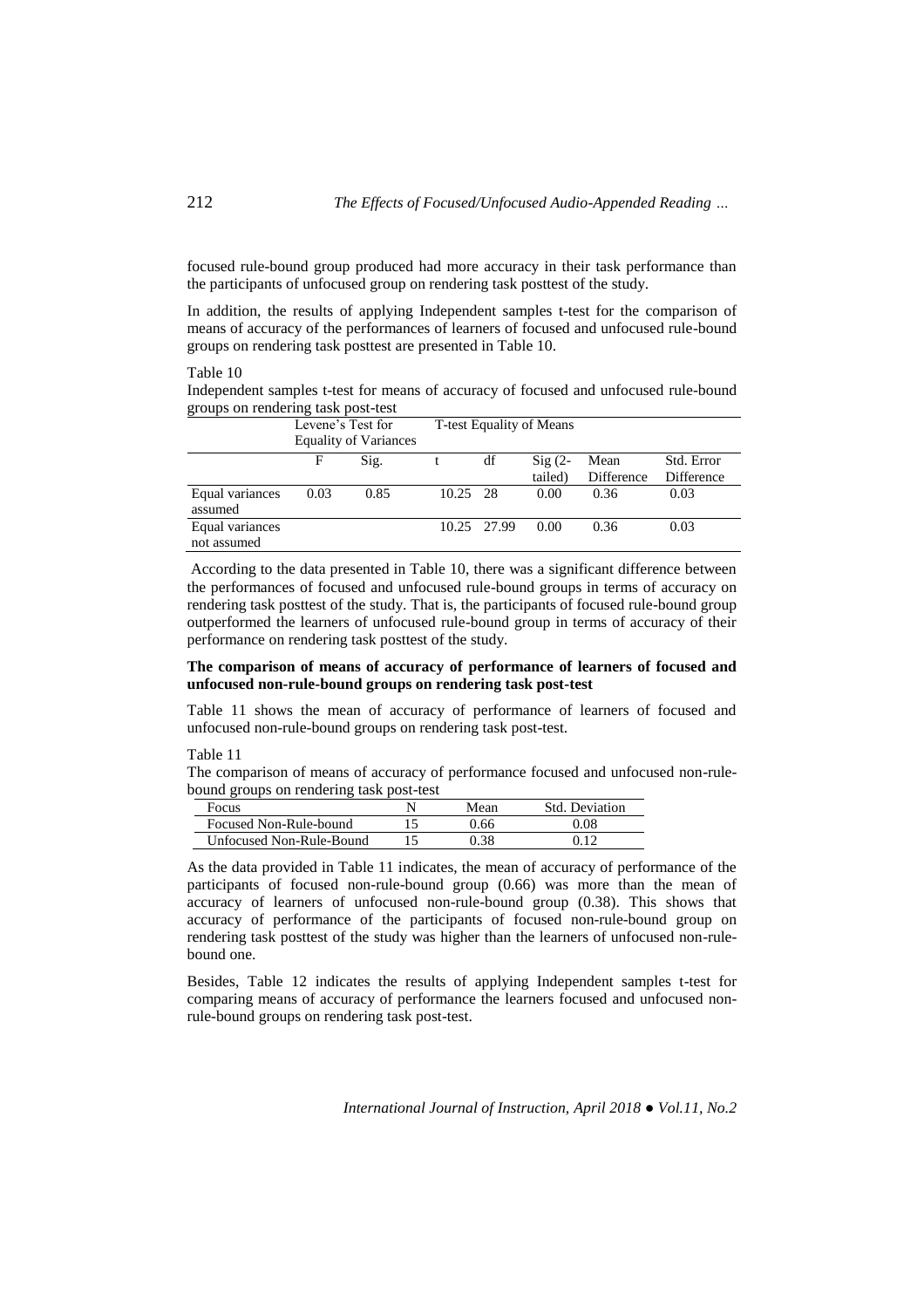# Table 12

Independent samples t-test for means of accuracy of focused and unfocused non-rulebound groups on rendering task post-test

|                 |      | Levene's Test for            | T-test Equality of Means |       |                    |            |            |
|-----------------|------|------------------------------|--------------------------|-------|--------------------|------------|------------|
|                 |      | <b>Equality of Variances</b> |                          |       |                    |            |            |
|                 | F    | Sig.                         |                          | df    | $\mathrm{Sig}(2-)$ | Mean       | Std. Error |
|                 |      |                              |                          |       | tailed)            | Difference | Difference |
|                 |      |                              |                          |       |                    |            |            |
| Equal variances | 1.23 | 0.27                         | 7.11                     | 28    | 0.00               | 0.27       | 0.03       |
| assumed         |      |                              |                          |       |                    |            |            |
| Equal variances |      |                              | 7.11                     | 25.06 | 0.00               | 0.27       | 0.03       |
| not assumed     |      |                              |                          |       |                    |            |            |

According to the data presented in Table 12, the results of the Independent samples ttest revealed that there was a significant difference between accuracy of performance of the participants of focused and unfocused non-rule-bound groups on rendering task posttest of the study. That is, the learners of focused non-rule-bound group produced more accurate language than the learners of unfocused non-rule-bound one on rendering task posttest of the current research study.

## **The comparison of means of accuracy of performance of focused, unfocused, and control rule-bound groups on rendering task post-test**

In order to compare means of accuracy of focused, unfocused, and control rule-bound groups on rendering task post-test, One-way ANOVA was applied as the statistical means of analysis. The results of employing One-way ANOVA are presented in the following table.

### Table 13

The results of One-way ANOVA for the comparison of means of accuracy of performance of focused, unfocused, and control rule-bound groups on rendering task post-test

|               | Sum of Squares | df | Mean Square |        | Sig. |
|---------------|----------------|----|-------------|--------|------|
| Between       | 1.66           |    | 0.83        | 102.25 | 0.00 |
| <b>Groups</b> |                |    |             |        |      |
| Within        | 0.34           | 42 | 0.00        |        |      |
| Groups        |                |    |             |        |      |
| Total         | 2.01           | 44 |             |        |      |

Based on the data provided in Table 14, there were significant differences between accuracy of the performances of the participants of focused, unfocused, and control nonrule-bound groups on rendering task posttest of the study.

Besides, Table 14 shows the results of multiple comparison of LSD Post Hoc test for the comparison of means of accuracy of focused, unfocused, and control rule-bound groups on rendering task post-test.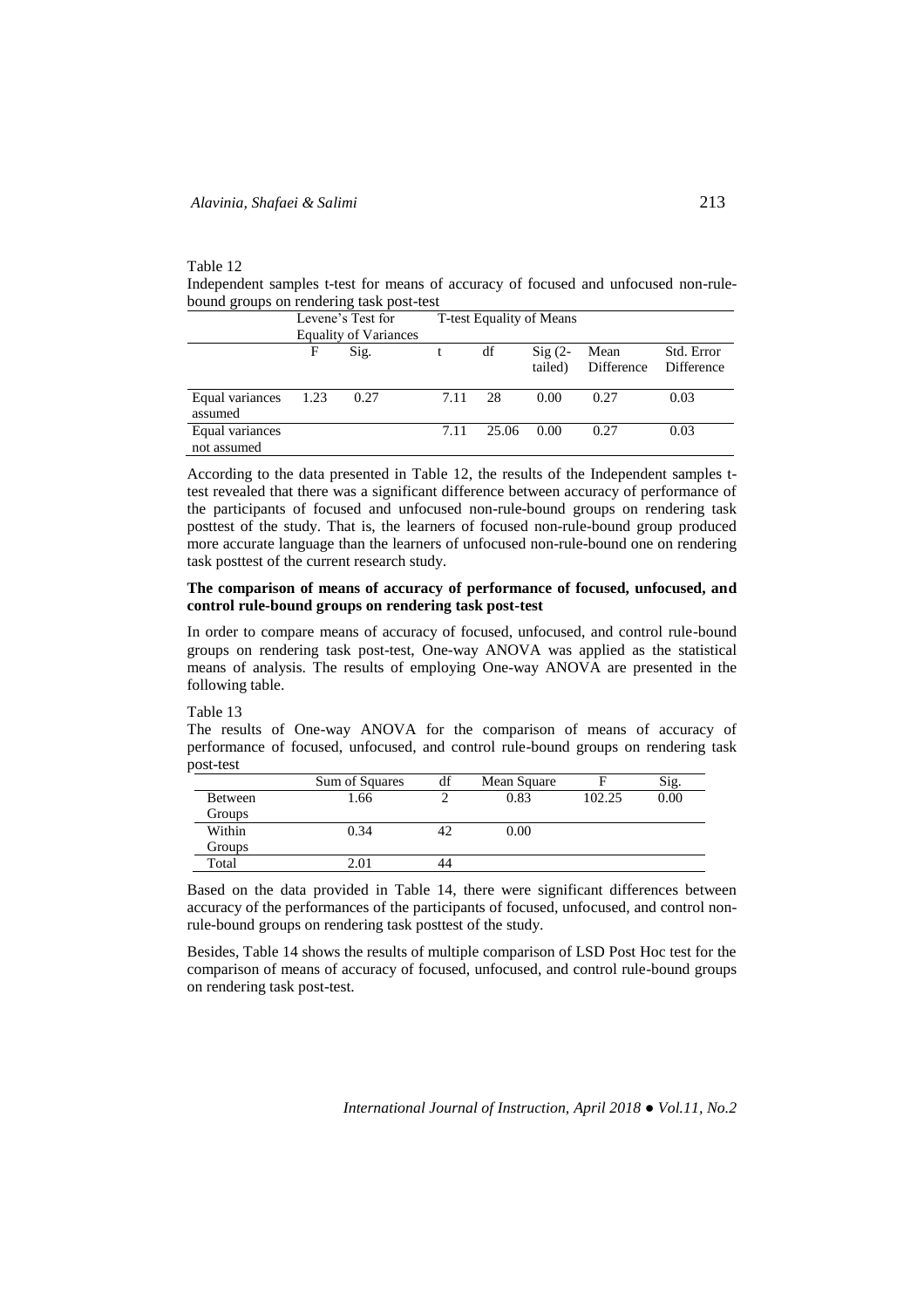# Table 14

The results of LSD Post Hoc test for the comparison of means of accuracy of performance of focused, unfocused, and control rule-bound groups on rendering task post-test 95% Confidence

|            |            |                   |       |      | 99%      | Commuence |
|------------|------------|-------------------|-------|------|----------|-----------|
|            |            | Mean              |       |      | Interval |           |
|            |            | <b>Difference</b> | Std.  |      | Lower    | Upper     |
| (I) Method | (J) Method | $(I-J)$           | Error | Sig. | Bound    | Bound     |
| Focused    | Unfocused  | $0.36*$           | 0.03  | 0.00 | 0.30     | 0.43      |
| Rule-Bound | Rule-Bound |                   |       |      |          |           |
|            | Control    | $0.44*$           | 0.03  | 0.00 | 0.37     | 0.50      |
| Unfocused  | Focused    | $-0.36*$          | 0.03  | 0.00 | $-0.43$  | $-0.30$   |
| Rule-Bound | Rule-Bound |                   |       |      |          |           |
|            | Control    | $0.07*$           | 0.03  | 0.03 | 0.00     | 0.13      |
| Control    | Focused    | $-0.44*$          | 0.03  | 0.00 | $-0.50$  | $-0.37$   |
|            | Rule-Bound |                   |       |      |          |           |
|            | Unfocused  | $-0.07*$          | 0.03  | 0.03 | $-0.13$  | $-0.00$   |
|            | Rule-Bound |                   |       |      |          |           |

The data presented in Table 14 are the results of applying LSD Post Hoc test for finding the differences between means of accuracy of the participants of focused, unfocused, and control rule-bound groups on rendering task posttest of the present study. The results of data analysis showed that there were significant differences between accuracy of the performances of the three groups. According to the table, the learners of focused rule-bound group produced more accurate language than the learners of unfocused and control rule-bound groups on rendering task post-test. Also, it must be noted that the participants of unfocused rule-bound group outperformed the participants of the control rule-bound group in terms of accuracy of their performance on rendering task posttest of this research study.

# **The comparison of means of accuracy of performance of focused, unfocused, and control non-rule-bound groups on rendering task post-test**

One-way ANOVA was applied as the statistical means of analysis to compare means of accuracy of focused, unfocused, and control non-rule-bound groups on rendering task post-test. The results of data analysis are provided in Table 15.

Table 15

The results of One-way ANOVA for the comparison of means of accuracy of performance of focused, unfocused, and control non-rule-bound groups on rendering task post-test

|                       | Sum of Squares   | df | Mean Square |       | Sig.     |
|-----------------------|------------------|----|-------------|-------|----------|
| <b>Between Groups</b> |                  |    | 0.50        | 57.70 | $0.00\,$ |
| Within Groups         | 0.40             |    | $\rm 0.01$  |       |          |
| Total                 | $\Lambda^{\sim}$ | 44 |             |       |          |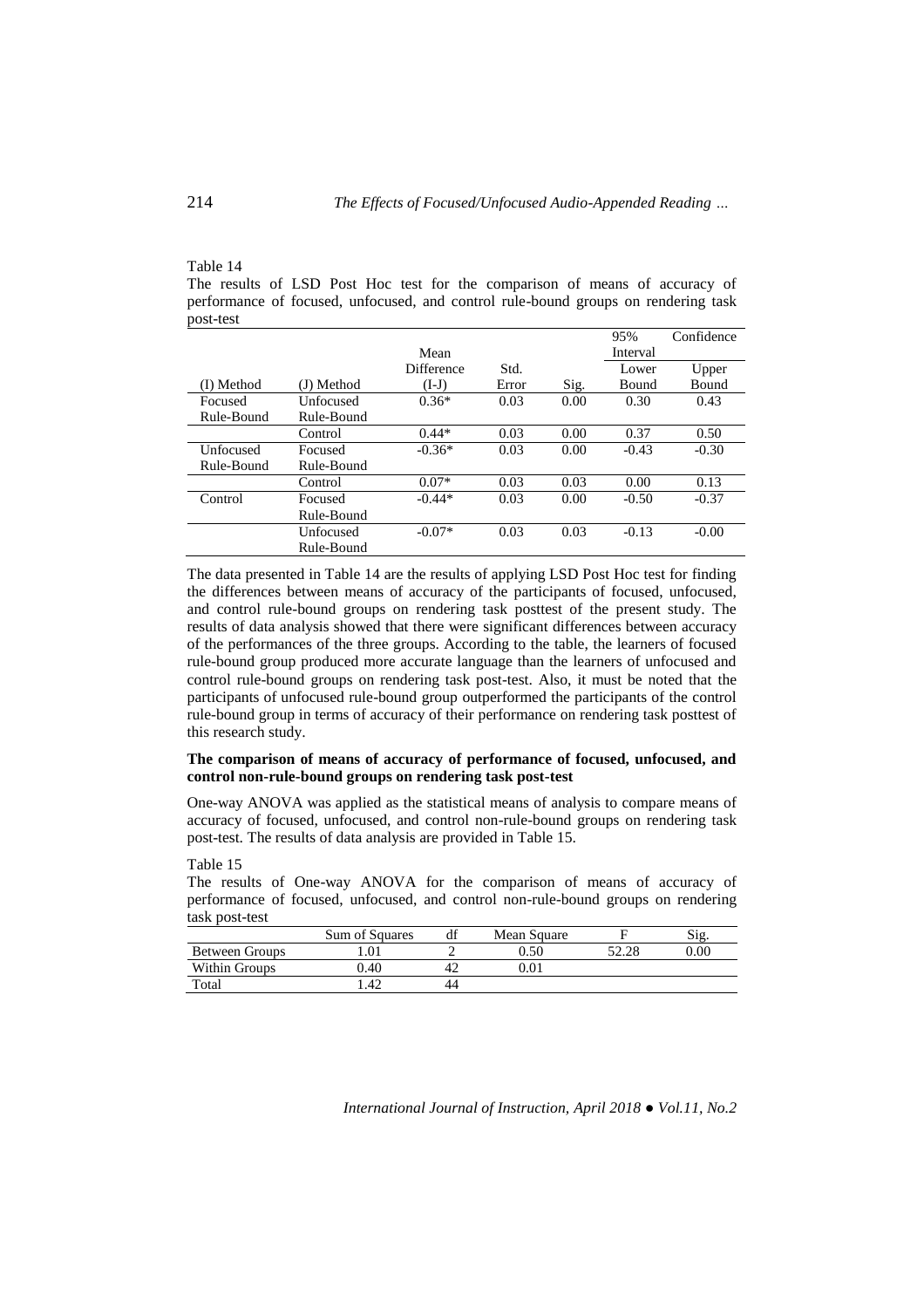According to the data presented in Table 15, there was a significant difference between the performance of the participants of focused, unfocused, and control non-rule-bound groups in terms of accuracy in cloze test posttest of the present study.

Also, Table 16 shows the results of multiple comparison of LSD Post Hoc test for the comparison of means of accuracy of focused, unfocused, and control non-rule-bound groups on rendering task post-test.

Table 16

The results of LSD Post Hoc test for the comparison of means of accuracy of performance of focused, unfocused, and control non-rule-bound groups on rendering task post-test

|              |                      |            |       |      | 95%          | Confidence   |
|--------------|----------------------|------------|-------|------|--------------|--------------|
|              |                      | Mean       |       |      | Interval     |              |
|              |                      | Difference | Std.  |      | Lower        | Upper        |
| (I) Method   | (J) Method           | $(I-J)$    | Error | Sig. | <b>Bound</b> | <b>Bound</b> |
| Focused Non- | Unfocused Non-       | $0.27*$    | 0.03  | 0.00 | 0.20         | 0.34         |
| Rule-Bound   | Rule-Bound           |            |       |      |              |              |
|              | Control              | $0.34*$    | 0.03  | 0.00 | 0.27         | 0.42         |
| Unfocused    | <b>Focused Non-</b>  | $-0.27*$   | 0.03  | 0.00 | $-0.34$      | $-0.20$      |
| Rule-Bound   | Rule-Bound           |            |       |      |              |              |
|              | Control              | $0.07*$    | 0.03  | 0.04 | 0.00         | 0.14         |
| Control      | <b>Focused Rule-</b> | $-0.34*$   | 0.03  | 0.00 | $-0.42$      | $-0.27$      |
|              | <b>Bound</b>         |            |       |      |              |              |
|              | Unfocused Non-       | $-0.07*$   | 0.03  | 0.04 | $-0.14$      | $-0.00$      |
|              | Rule-Bound           |            |       |      |              |              |

The data presented in Table 16 are the results of applying LSD Post Hoc test for finding the differences between means of accuracy of the participants of focused, unfocused, and control non-rule-bound groups on rendering task posttest of the study. The results of data analysis indicated that there were significant differences between accuracy of the three groups on rendering task post-test. As the data in the table shows, the participants of focused non-rule-bound group outperformed the learners of unfocused and control non-rule-bound groups in terms of accuracy of their performance on rendering task posttest of the study. In addition, there was a significant difference between accuracy of performance of unfocused and control non-rule-bound groups. The learners of unfocused non-rule-bound group produced more accurate language than the learners of the control group.

## **DISCUSSION**

In order to examine the impacts of focused and unfocused audio-appended reading tasks on female EFL learners' task performance in terms of the linguistic domain of accuracy, the raw scores of the participants were analyzed using SPSS version 19. The results of data analysis revealed that there were significant differences between the written task accuracy of performance of learners who were exposed to focused audio-appended texts and those who received unfocused audio-appended texts in the treatment phase of the current study in both rule-bound and non-rule-bound structures. According to the findings of the study regarding accuracy of performance of female intermediate learners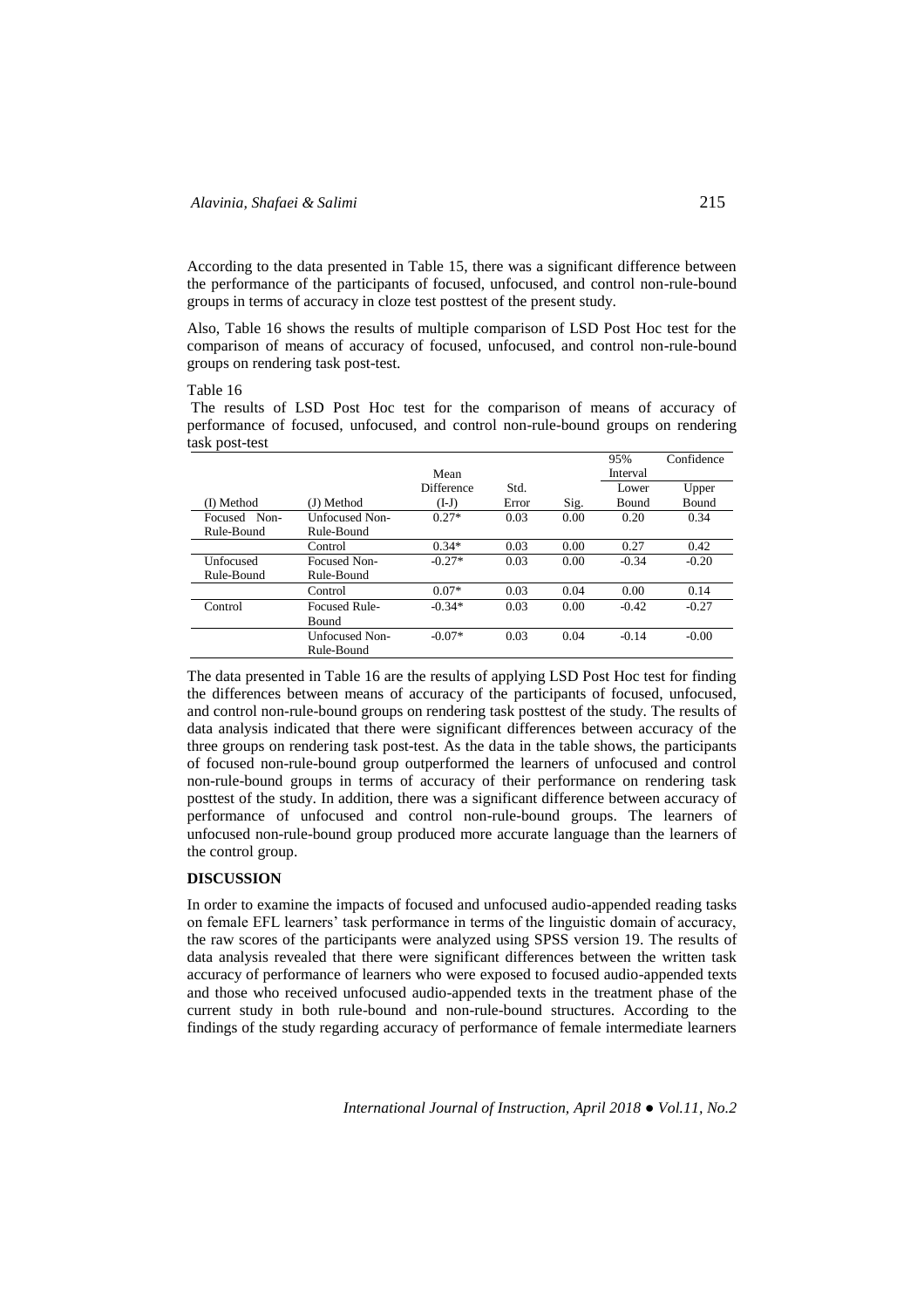on rendering task employed in this study, the participants who received focused audioappended in the treatment phase of the study outperformed those who were instructed by means of unfocused audio-appended texts in terms of accuracy of their written task performance. That is, the female intermediate EFL learners who were instructed via focused audio-appended texts throughout the treatment phase of the study produced more accurate language than the learners of the unfocused and control group. In accordance with the findings of the study for written task accuracy of the intermediate female learners performing rendering task, it was revealed that there were significant differences in the performance of the participants. Furthermore, with regard to the hypotheses proposed in the current research study, both hypotheses were not supported on the basis of the results of the study.

The current study aimed at investigating the effects of focused and unfocused audioappended reading tasks on intermediate female EFL learners' written task accuracy. The findings of the study indicated significant differences between the performances of the participants of the study in terms of their accuracy on the rendering task. That is, the participants who received instruction by means of focused audio-appended reading tasks outperformed those who were instructed through unfocused audio-appended reading tasks in terms of accuracy of their use of passive voice as the rule-bound structure and prepositions as the non-rule-bound structure. The findings of the present study are in line with those obtained by Abdolmanafi (2012), Rahimpour, Salimi, and Farrokhi (2012), Salimi, Bonyadi, and Asghari (2014), Seyyed Ebrahimi (2015), and Roohalamin, Biria, and Haghverdi (2016).

The results of the present study indicated that focused and unfocused reading tasks affected intermediate female EFL learners' task performance in terms of the production element of accuracy, which can be attributed to the deeper processing involved in formfocused instruction. When learners are exposed to FOF instruction, they get involved with the forms provided for them and try to make sense of them. Such a struggle with the forms provided through FOF instruction helps the learners grasp a good mastery and knowledge of the target language forms. In addition, these findings can be imputed to the ideas of noticing hypothesis proposed by Schmidt (1990). He proposed that noticing is the essential and adequate condition for input to be converted into intake. Also, Schmidt (2001) offered that noticing and noticing-the-gap are two critical processes of SLA. In fact, as Schmidt (ibid) argued, the more learners' attention is drawn to target forms, the more the likelihood of acquiring the intended forms. Therefore, on the basis of these arguments, drawing learners' attention to the forms of the target language can facilitate SLA. In addition, the results of the present research can be attributed to of implicit FOF instruction put forward by Ellis (2012). Ellis (ibid) pointed out that drawing learners' attention to second language structures can promote the process of SLA. In line with the above-mentioned arguments, it can be concluded that the written task performance of the participants of the present research study was affected by the implicit attention-drawing strategies employed in the study and the learners who were exposed to focused reading tasks benefited from the implicit FOF strategies used in the present study and outperformed the other learners.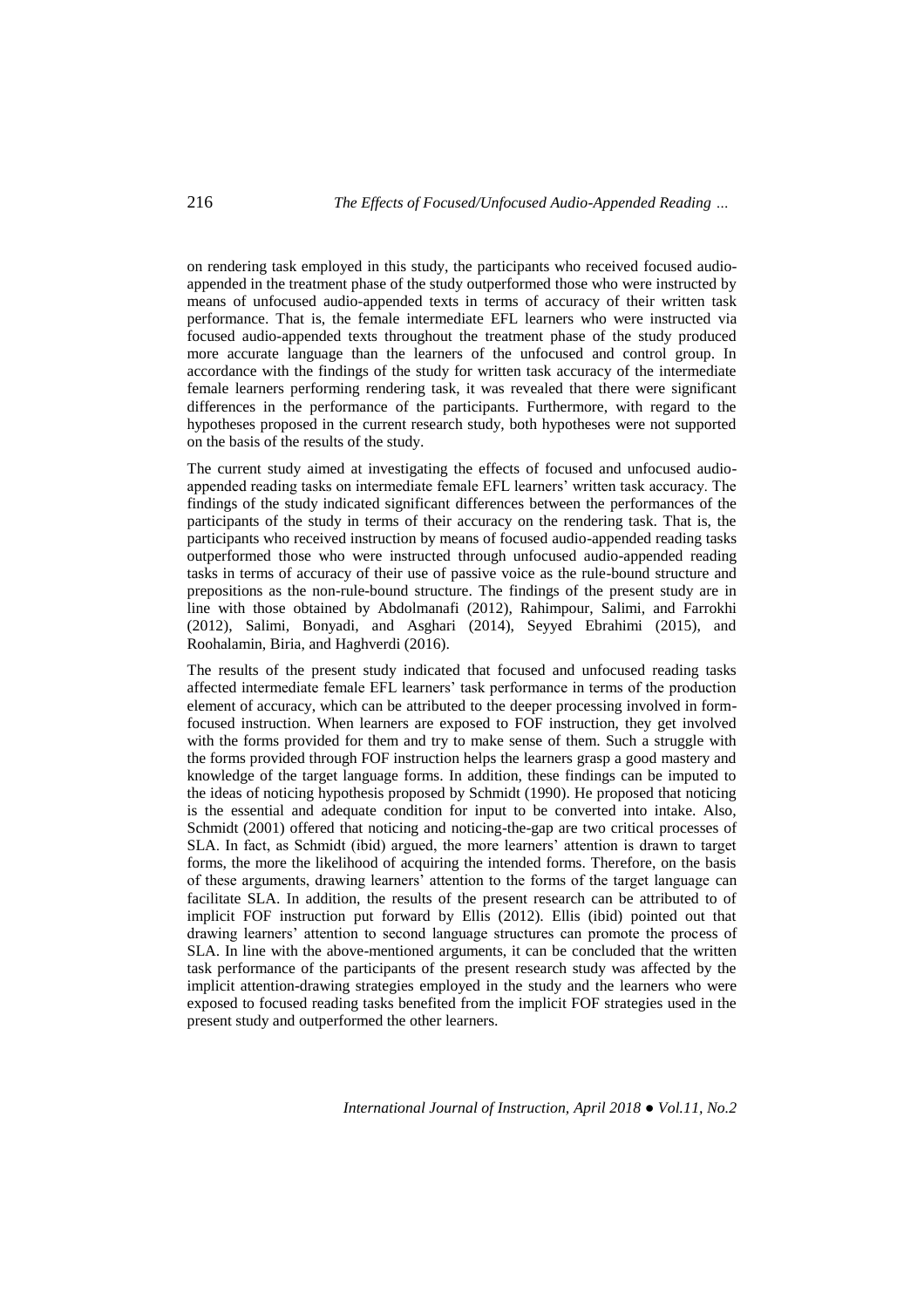## **Pedagogical Implications**

The results of the current research study can be of use for SLA researchers as they fill part of the gap in the literature on focus on form, especially the issues related to the topic of the study. Also, the results of this research support the positive impacts of FOF instruction, implicit FOF in particular, on language learners' grammatical development. Moreover, syllabus and task designers can find the present study of interest. They can use the results of the present study in designing form-focused reading tasks accompanied by audio files to help second language learners improve their grammatical knowledge. Furthermore, the results of this study can have some uses for language teachers, especially second or foreign language teachers. These teachers can use implicit FOF instruction along with focused and unfocused audio-appended reading tasks to promote their learners' grammatical knowledge.

#### **REFERENCES**

Abdolmanafi, S. J. (2012). Effects of form-focused instruction on the learning of relative clauses. *The Journal of Language and Linguistic Studies*, 8/1, 192-210.

Ackert, P., & Lee, L. (2006). *Cause and effects.* Adult and Academic ESL, Thomson Heinle.

Alavinia, P., Bonyadi, A., & Chegini, F.M. (2012). On the effect of task-complexitybased instruction of incidental vocabulary on Iranian academic learners' vocabulary learning. *International Journal of Applied Linguistics & English Literature, 1/6, 26-36.* 

Alavinia, P., & Sadeghi, T. (2013). The impact of differentiated task-based instruction via heeding learning styles on EFL learners' feasible proficiency gains. *3L: Language, Linguistics, Literature,* 19/1, 75-91.

Anderson, J. N. (2008). *Active 3.*Thomson Heinle, Canada.

De Bot, K., Lowie, W., & Verspoor, M. (2005) *Second Language Acquisition, an advanced resource book*. London: Routledge.

Doughty, C., & Williams, J. (Eds.). (1998). *Focus on form in classroom second language acquisition*. New York: Cambridge University Press.

Ebrahimi, S. S. (2015). The effect of focus on form on the acquisition of English middle voice by Iranian EFL learners. *Theory and Practice in Language Studies,* 5/9, 1842- 1849.

Ellis, R. (2001). Investigating form-focused instruction. In R. Ellis (Ed.), *Form-focused instruction and second language learning* (pp.1-46). Malden, MA: Black well publishers.

Ellis, R. (2002). Does form-focused instruction affect the acquisition of implicit knowledge? A review of the research. *Studies in Second Language Acquisition* 24, 223- 236.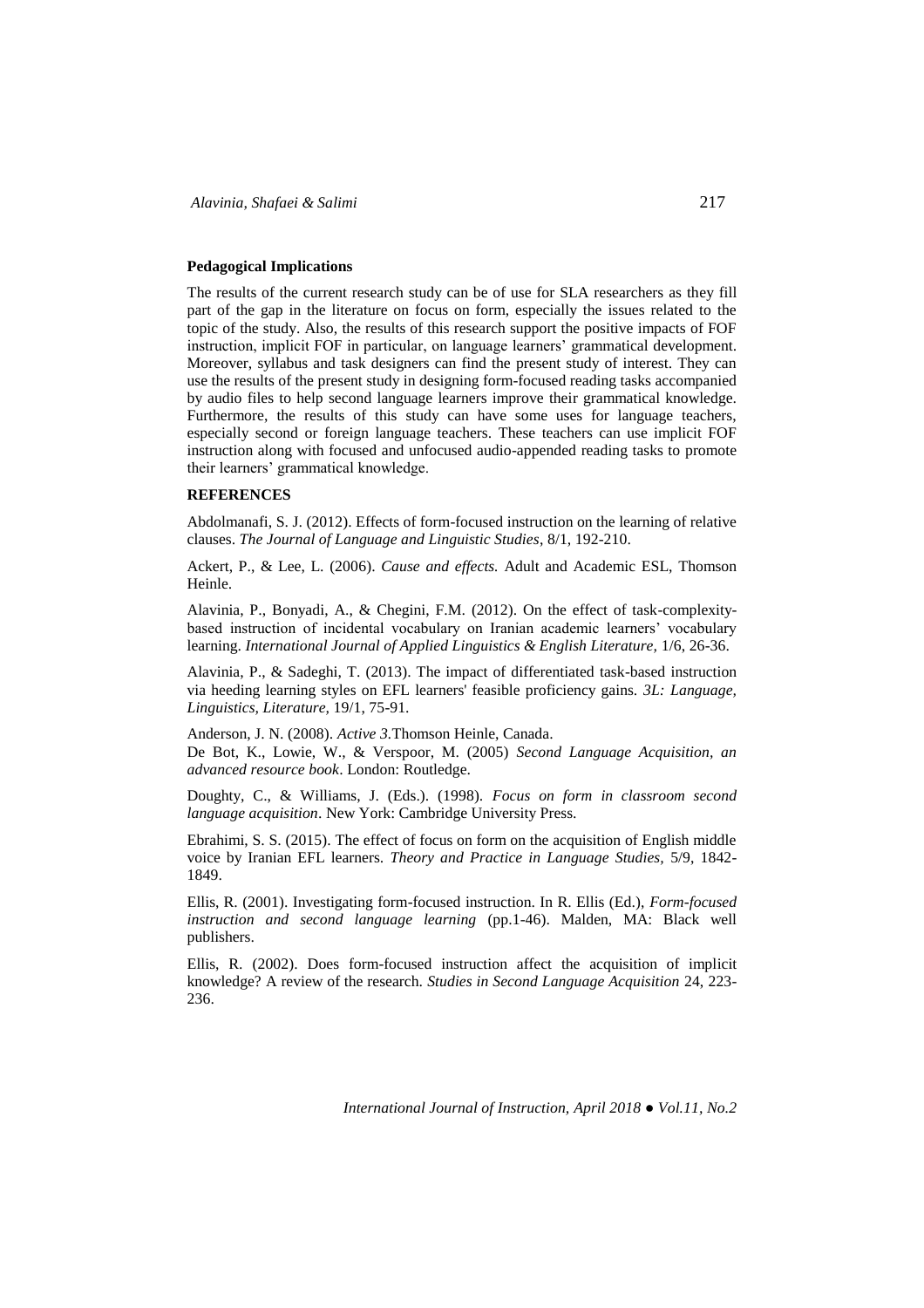Ellis, R. (2003). *Task-based language learning and teaching*. Oxford: Oxford University Press.

Ellis, R. (2005)*. Planning and task performance in a second language*. Amsterdam: John Benjamins.

Ellis, R. (2008). *The study of second language acquisition*. Oxford: Oxford University Press.

Ellis, R. (2012). *Language teaching research and language pedagogy.* Wiley-Blackwell, Sussex.

Foster, P., & Skehan, P. (1999). The influence of planning and focus of planning on task-based performance. *Language Teaching Research*, 3, 215-247.

Ghaedi, A. (2016). *The differential effects of three output prompting corrective feedback strategies (explicit correction, meta-linguistic feedback and elicitation) on female Iranian EFL learners' uptake with regard to tense, voice and agreement.* Unpublished MA Thesis, Urmia University, Urmia, Iran.

Ghariblaki, Z., & Poorahmadi, M. (2017). The effect of recast vs. Clarification request as two types of corrective feedback on Iranian intermediate EFL learners' structural knowledge. *Journal of Language Teaching and Research,* 8/1, 87-96.

Klein, E. C. (1995). Second versus third language acquisition: Is there a difference? *Language Learning,* 45, 419-465.

Long, M.H. (1983). Does second language instruction make a difference? A review of the research. *TESOL Quarterly,* 17/3, 359-382.

Long, M. H. (1985). A role for instruction in second language acquisition: task-based language teaching. In K. Hyltenstamand M. Pienemann (Eds.), *Modelling and assessing second language acquisition* (pp.77-99). Clevedon: Multilingual Matters.

Long, M. H., (1991). Focus on form: A design feature in language teaching methodology. In K. de Bot, R. Grinberg, & C. Kramsch (Eds.), *Foreign Language research in crosscultural perspective* (pp. 39-52). Amsterdam: John Benjamins.

Long, M. H. (1996). The role of linguistic environment in second language acquisition*.*  In W.C.Ritchie & T.K.Bhatia (Eds.). *Handbook of second language acquisition,* (pp.413-463). San Diego: Academic Press.

Long, M. (Ed.) (2007) .*Problems in SLA,* Mahwah, NJ: Erlbaum.

Mitchel, R., & Myles, F. (2004). *Second Language Learning Theories*. Oxford University Press.

Nassaji, H. (2007). Elicitation and reformulation and their relationship with learner repair in dyadic interaction. *Language Learning,* 57, 511-548.

Rahimpour, M. (2008). Implementation of task-based approaches to language teaching. *Pazhuhesh-e-Zabanha-ye Khareji Journal*, University of Tehran, 41, 45-61.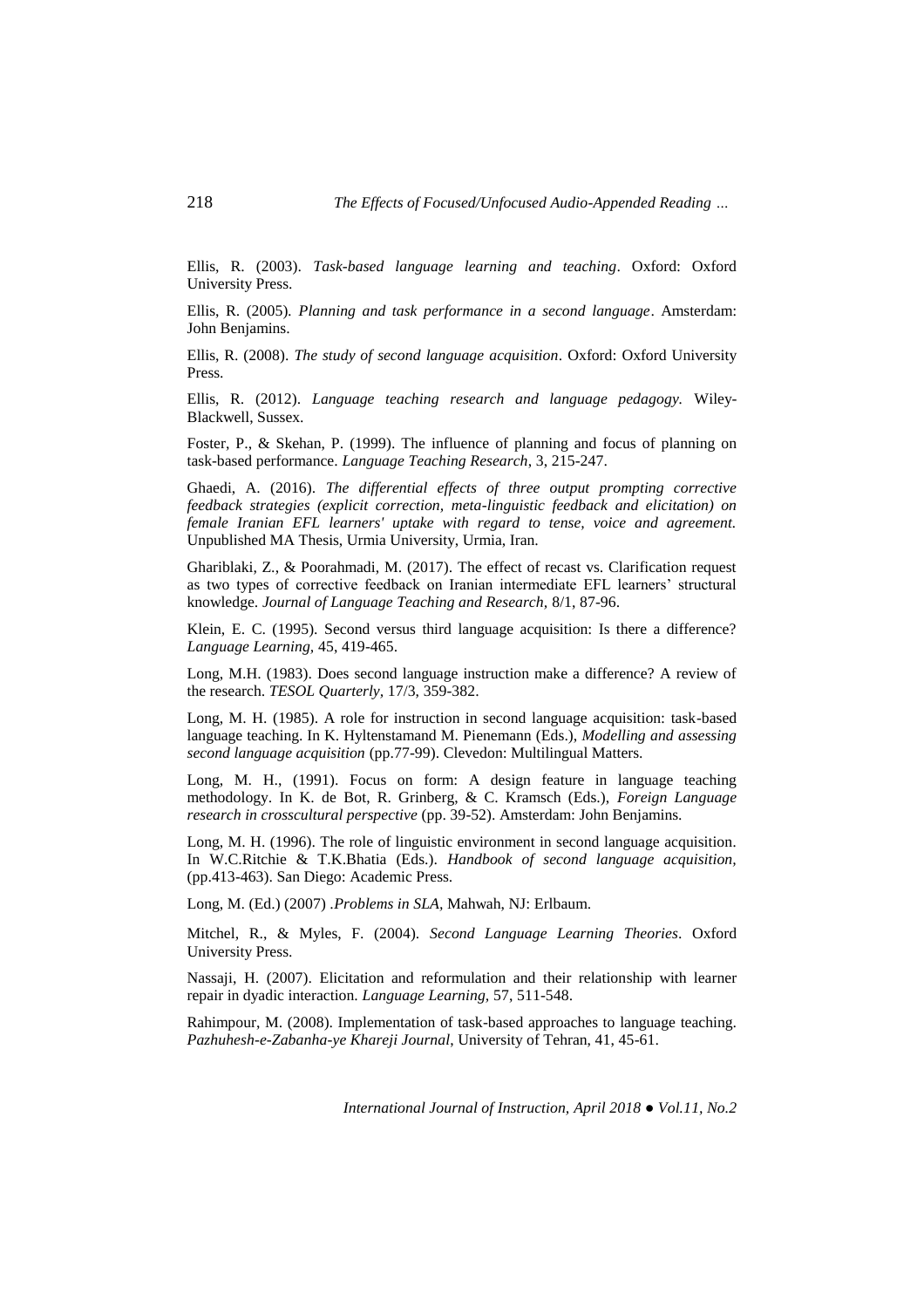Rahimpour, M. (2010). Current trends on syllabus design in FL instruction. *Procedia Social and Behavioral Sciences*, 2, 1660-64.

Rahimpour, M., Salimi, A., & Farrokhi, F. (2012).The effect of intensive and extensive focus on form on EFL learners' written accuracy. *Theory and Practice in Language Studies,* 2/11, 2277-2283.

Richards, J.C., & Schmidt, R. (2010). *Dictionary of language teaching and applied linguistics*. London: Longman.

Robinson, P. (2001). Task complexity, task difficulty, and task production: exploring interactions in a componential framework. *Applied Linguistics*, 22/1, 27-57.

Rooholamin, A., Biria, R., & Haghverdi, H. R. (2016). Effectiveness of proactive intensive FFI in cultivating grammatical knowledge of Iranian EFL learners at different proficiency levels. *English Language Teaching,* 9/3, 197-206.

Salimi, A., Bonyadi, A., & Asghari, A. (2014). The effect of focus on form on EFL learners' written task accuracy across different proficiency levels. *Theory and Practice in Language Studies*, 4/4, 829-838.

Salimi, A., Shafaei, A., & Kuhi, D. (2012). The Impact of the generic features of tasks on L2 learners' written production. *Procedia-Social and Behavioral Sciences,* 46, 653- 662.

Savage, A. (2010).*Read this 3.* Cambridge University Press, Cambridge, USA.

Schmidt, R. (1990). The role of consciousness in second language learning. *Applied Linguistics,* 11, 129-158.

Schmidt, R. (1994). "Implicit Learning and the cognitive unconscious: of artificial grammars and SLA". In N.C. Ellis (Ed.), *Implicit and explicit learning of Languages* (pp. 165-209). San Diego, CA: Academic Press.

Schmidt, R. (2001). Attention, In P. Robinson (Ed.), *Cognition and second Language instruction* (pp. 3-32). Cambridge: Cambridge University Press.

Schmidt, R. (2010). Attention, awareness, and individual differences in language learning. In W. M. Chan, S. Chi, K. N. Cin, J. Istanto, M. Nagami, J. W. Sew, T. Suthiwan, and I. Walker, *Proceedings of CLASIC 2010*, Singapore, December 2-4 (pp.721-737). Singapore: National University of Singapore, Centre for Language Studies.

Shafaei, A. (2012). *The effects of generic features of task on L2 learners' oral task performance in EFL context*. Unpublished Master Thesis, Islamic Azad University, Maragheh Branch, Maragheh, Iran

Shafaei, A., Salimi, A., & Talebi, Z (2013). The impact of gender and strategic pre-task planning time on EFL learners' oral performance in terms of accuracy. *Journal of Language Teaching and Research,* 4(4), 746-753